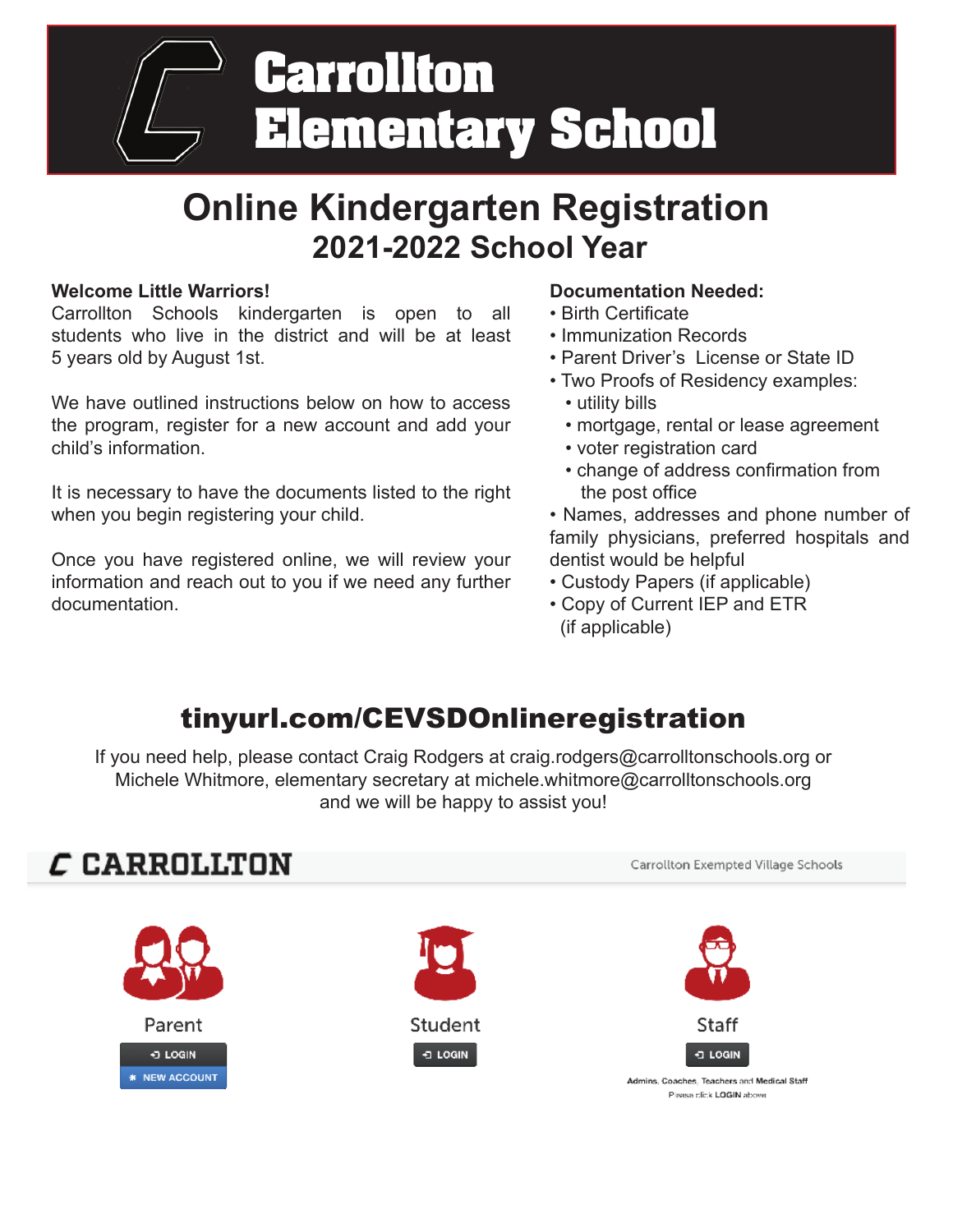

## **FinalForms**

### **Parent registration**

#### **How do I sign up?**

- 1. Go to: <https://carrollton-oh.finalforms.com/>
- 2. Locate the parent icon and click **NEW ACCOUNT** below.



3. Type your YOUR NAME, DATE OF BIRTH, and EMAIL. Next, click **REGISTER**.

*NOTE: You will receive an email within 2 minutes prompting you to confirm and complete your registration. If you do not receive an email, then check your spam folder. If you still can not locate the FinalForms email, then email [support@finalforms.com](mailto:support@finalforms.com) informing our team of the issue.*

4. Check your email for an **ACCOUNT CONFIRMATION EMAIL** from the FinalForms Mailman. Once received and opened, click **CONFIRM YOUR ACCOUNT** in the email text.



- 5. Create your new FinalForms password. Next, click **CONFIRM ACCOUNT**.
- 6. Click **REGISTER STUDENT** for your first child.

## **FinalForms**